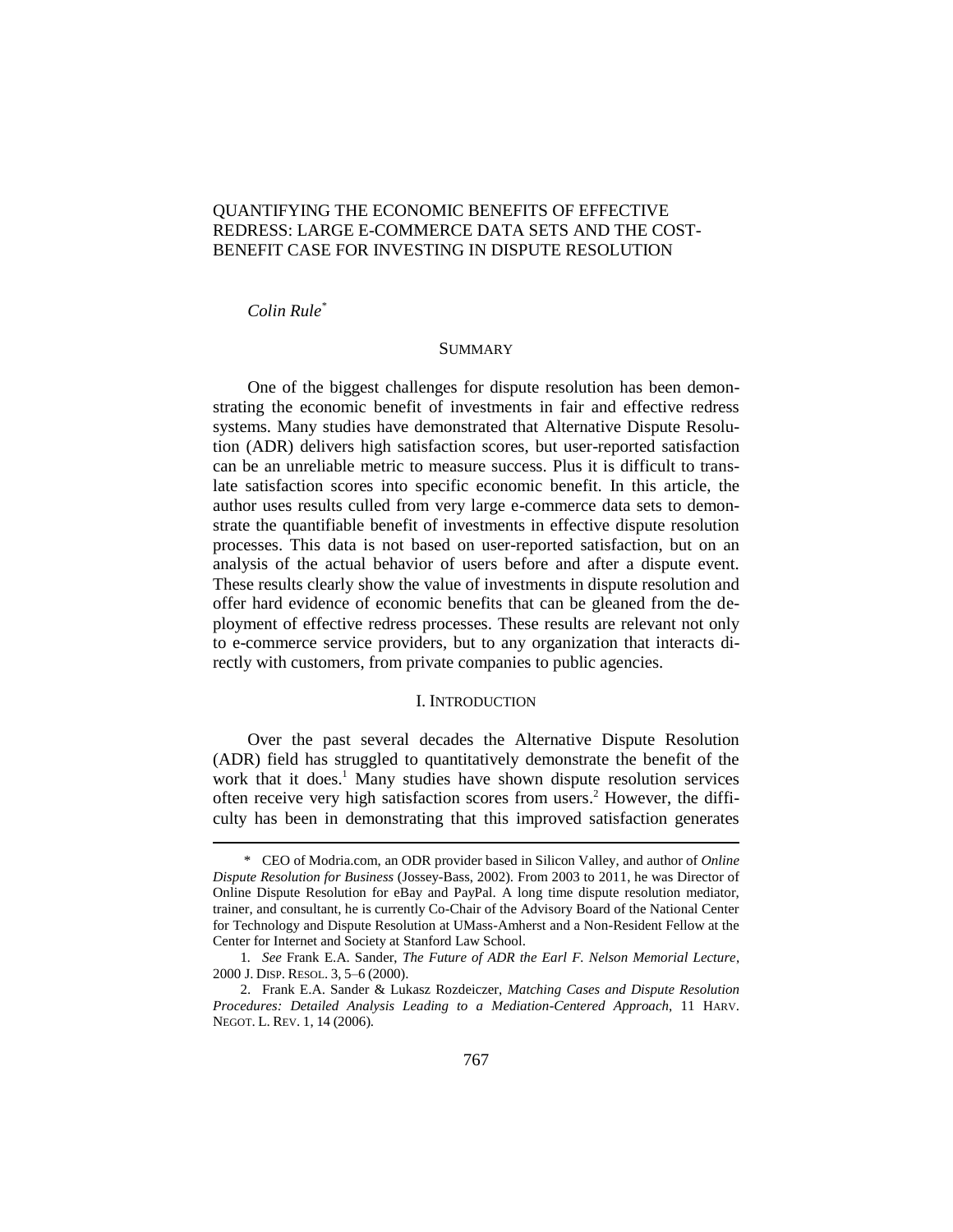concrete and replicable economic benefit.<sup>3</sup> This has made the challenge of arguing for continued investment in dispute resolution systems quite difficult. Several high quality dispute resolution programs have fallen victim to budget cuts<sup>4</sup> because they were unable to justify continued expenditure on their operations from a purely cost-benefit perspective.

From 2003 to 2011, I was fortunate enough to serve as the first Director of Online Dispute Resolution at one of the largest e-commerce marketplaces in the world. During that time I was asked to build and implement online dispute resolution services from scratch for a global community of more than 200 million users. The resolution systems my team designed and launched now handle more than 60 million disputes per year, a case volume many times larger than the U.S. court system.<sup>5</sup>

One of the challenges I encountered when I arrived at the company was explaining the benefit of investment in online dispute resolution system to executives and decision makers who did not see dispute resolution as a selfevident good. Many of the individuals responsible for guiding the strategic direction of the company were focused primarily on profit and loss, not user satisfaction. Every new project had to struggle to secure its share of scarce development resources. As part of each product proposal the author had to conduct a cost-benefit analysis for the project and indicate the net-presentvalue of following through with the initiative. If the cost to complete the project exceeded the projected financial benefits (either from increased revenues or cost savings), there was little chance the project would be approved. As a result, I found myself for the first time in a situation where I had to explain the benefits of dispute resolution processes purely in terms of dollars and cents. I knew that making this argument had been a struggle for other dispute resolution initiatives, and that satisfaction-based justifications had a mixed record of success, so I decided to take a new approach.

Being part of a well-resourced technology company and working with a very large user base enabled me to have some unique analytic opportunities. To monitor the continuing operation of resolutions on the site I was given access to a giant database called the "data warehouse" which was

<sup>3</sup>*. See* Sander, *supra* note 2, at 6.

<sup>4.</sup> Denise Richardson, *Local Dispute Center Loses Funds, Jobs*, THEDAILYSTAR, http://thedailystar.com/localnews/x1678756287/Local-dispute-center-loses-funds/jobs/print (last visited May 16, 2012).

<sup>5.</sup> In a twelve-month period from March 2010 to March 2011, 294,336 civil cases were filed in U.S. district courts. STATISTICS DIVISION, ADMIN. OFFICE OF THE U.S. COURTS, FEDERAL JUDICIAL CASELOAD STATISTICS: MARCH 31, 2011, Table C (2011) *available at*  http://www.uscourts.gov/Viewer.aspx?doc=/uscourts/Statistics/FederalJudicialCaseloadStatis tics/2011/tables/C00Mar11.pdf.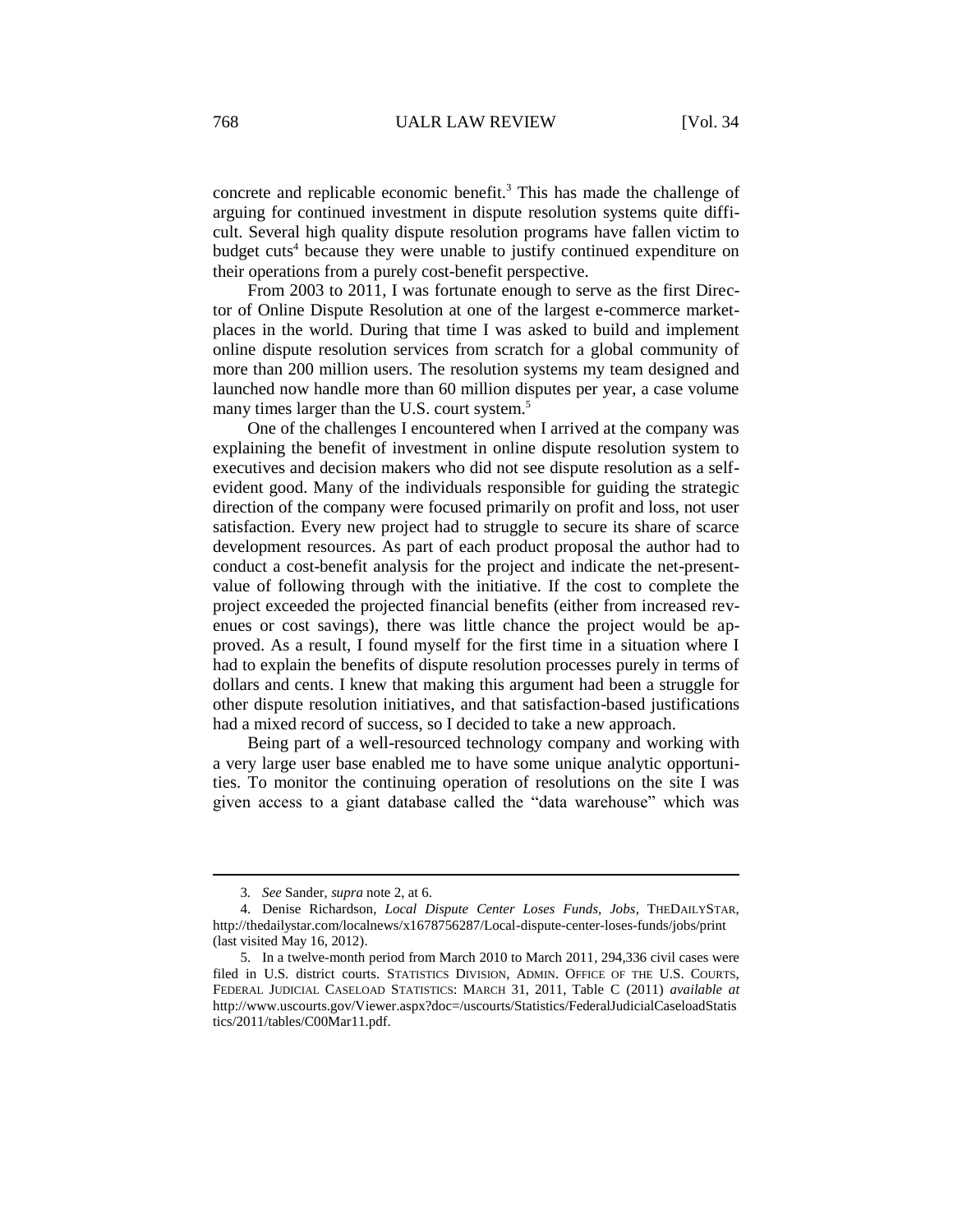filled with petabytes<sup>6</sup> of information tracking the behavior of all of the site's users over several years. The information in the data warehouse was extremely specific; it tracked every click, purchase, and visit of every user over a multiyear period. Nothing was forgotten, and it was all available to be queried in real time. It seemed to me that this data could help me make the case for investing in dispute resolution.

### II. THE LIMITATIONS OF SATISFACTION AS A METRIC FOR SUCCESS

At my company, user satisfaction was and still is a top priority. As a result, we had very sophisticated systems to track both user satisfaction regarding individual processes and flows, as well as the user's satisfaction regarding their overall relationship with the site. I actually led my division's effort to interpret these results, and we employed a unified industry-standard metric—called NPS, or Net Promoter Score<sup>7</sup>—across all of our surveys to track our progress in improving satisfaction over time. What we discovered in closely analyzing that data over several years was that satisfaction as measured through self-reported surveys is a very imprecise way to measure success.

Our analysis revealed that satisfaction was often correlated directly with outcome, so users that got what they wanted (or "won") in a dispute were satisfied, and users who "lost" were dissatisfied. In addition, our results were warped by flows where we wanted users to be dissatisfied. For instance, if we were limiting or closing a user's account due to intentional and repeated policy violations, we had no problem when the user indicated they did not like the experience. We also found it was relatively easy to manipulate satisfaction numbers, simply by automatically paying out more claims or "no faulting" cases so no one lost. Those short term changes might improve satisfaction for a limited period of time, but they were not based on concrete changes in our platform or service. As a result, the benefits would disappear quickly if the payments stopped.

Another shortcoming involved the self-reported nature of satisfaction. Users would sometimes insist that a certain new feature would massively improve their satisfaction, but when we launched it, it had little effect. Or conversely, we would suggest a new feature that users indicated they were indifferent about, but when it launched it would generate a major increase in satisfaction. Finally, users often misreported how satisfied they were or how that satisfaction affected their usage of our site. They might say they were

<sup>6.</sup> A petabyte is a unit of measurement approximately equal to one million gigabytes or 1000 terabytes. *See* Philip Beatty, *The Genesis of the Information Technologist-Attorney in the Era of Electronic Discovery*, 13 J. TECH. L. & POL'Y 261, 288 n.87 (2008).

<sup>7.</sup> For information on Net Promoter Score, see NET PROMOTER, http://www.netpromoter.com/np/calculate.jsp (last visited May 1, 2012).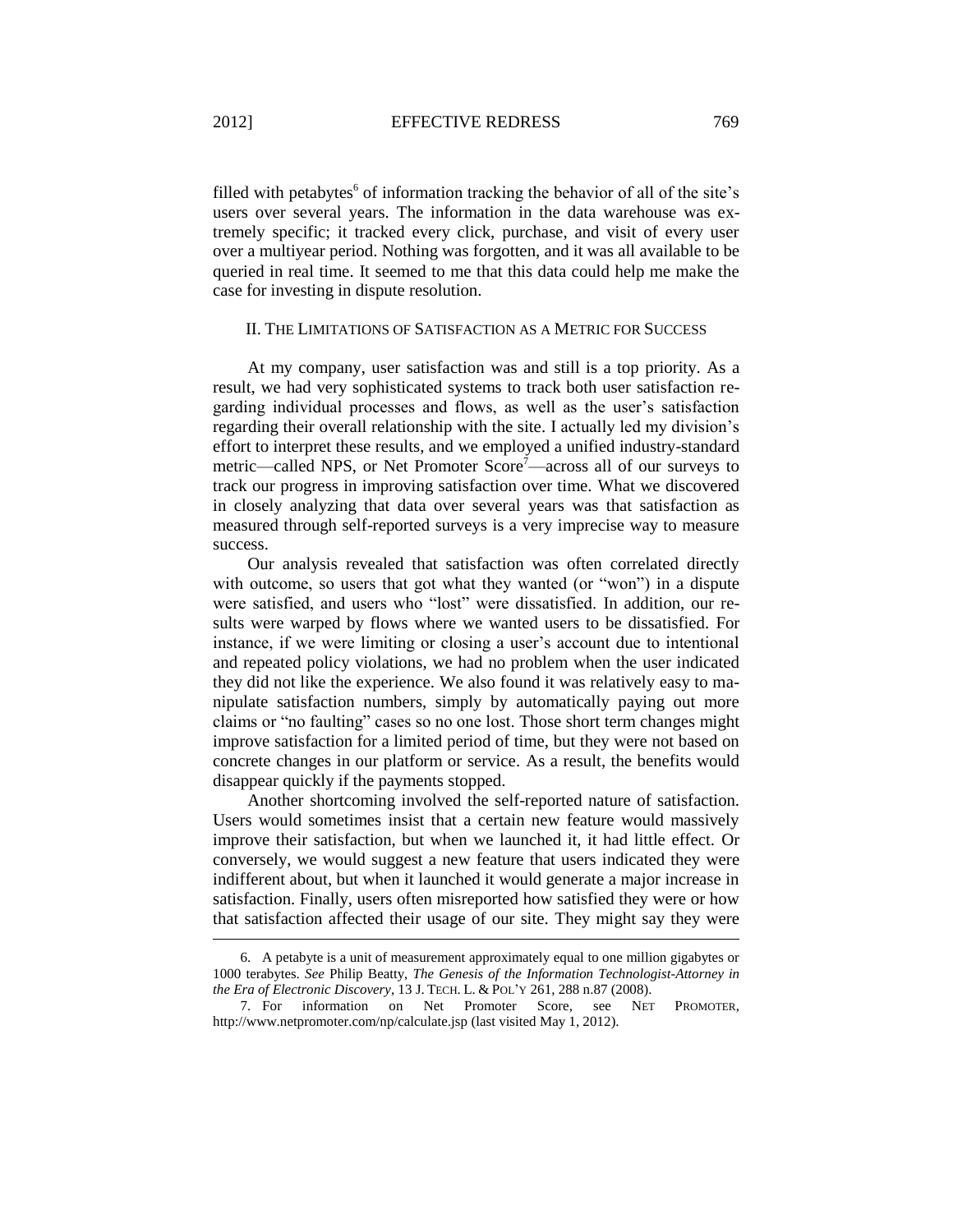going to close their account and never come back as the result of a bad experience, but two days later they would be back on the site, using our services more than they had ever used them before. We found it was very difficult to use satisfaction metrics to guide our strategic decision making because they were often so disconnected from reality.

## III. RELYING ON USAGE DATA INSTEAD OF SATISFACTION DATA

What we found to be a better indicator of the real impact of our decisions was the detailed data we captured in the data warehouse. Instead of relying on surveys to determine self-reported satisfaction, we could query the database to determine exactly how each user's behavior changed after they had a particular experience on the site. In many respects, the data warehouse had a better understanding of the user's satisfaction than the users themselves had. A customer might say on a survey that a particular experience soured them on the site and they decreased their usage afterward, but the information in the data warehouse told the true story.

My team decided to conduct our own investigation into the usage metrics of the individual users going through our online dispute resolution systems. We suspected that the information available in the data warehouse would tell a different story about the specific impacts of our resolution processes. We also believed that the data warehouse would enable us to examine a larger and more detailed data set than any study feasible in the off-line environment, which might lead to some interesting insights that could be extrapolated beyond our specific flows.

# IV. DESIGNING THE EXPERIMENT

The very smart people in the data analytics team came up with an approach that they thought could best get at the nub of the question. By examining a very large sample of users in our data warehouse, many hundreds of thousands of individual accounts, we could structure a backward-looking  $A/B$  test<sup>8</sup> between two separate pools of accounts to tease out the specific impact of going through the online dispute resolution flows we had built on the site.

<sup>8.</sup> An A/B Test is a controlled experiment where "users are randomly exposed to one of two variants: Control (A), or Treatment (B) . . . . If the experiment was designed and executed properly, the only thing consistently different between the two variants is the change between the Control and Treatment, so any differences in the [Overall Evaluation Criterion] are inevitably the result of this assignment, establishing causality." Ron Kohavi, et al., *Controlled Experiments on the Web: Survey and Practical Guide*, 18 DATA MINING & KNOWLEDGE DISCOVERY 140, 149 (2009) *available at* http://www.springerlink.com/content/r28m75k77u145115/fulltext.pdf.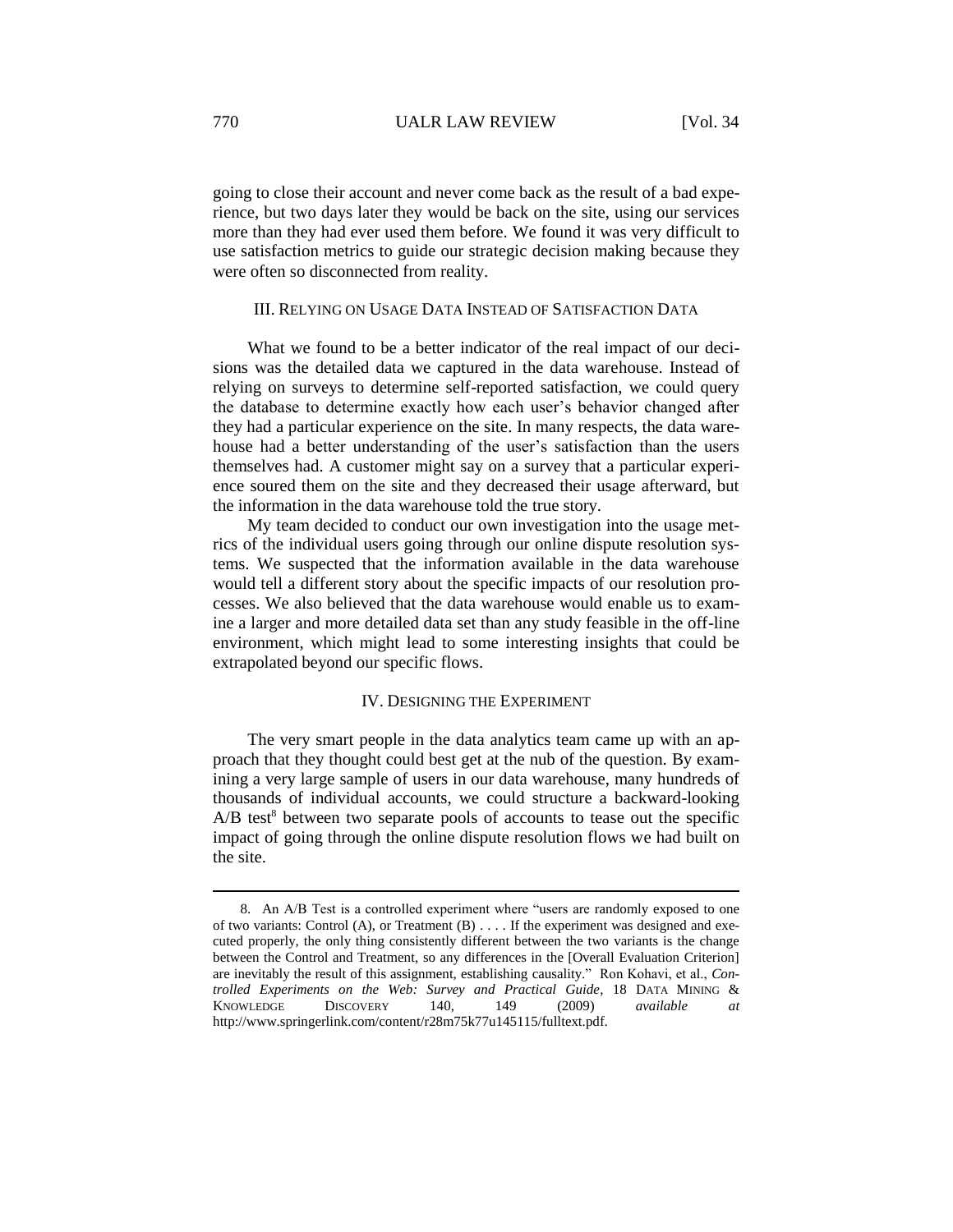### 2012] EFFECTIVE REDRESS 771

We decided to focus on active buyer accounts in a particular month. We would then analyze the activity of each account three months prior to the month in question and three months after the month in question:

| Activity 3 months prior | one month | Activity in the following 3 months |
|-------------------------|-----------|------------------------------------|
|                         |           |                                    |

We would then split that set of accounts into two separate populations: one pool of users who filed a dispute in the active month in question, and another pool of users who did not file a dispute in that month:

Two populations:

Users who later filed a dispute for a transaction in the active month Users who never filed a dispute for a transaction in the active month

Next, we would then generate an Activity Ratio for each account, indicating how active each buyer was on the site for the test periods. This ratio would be calculated by dividing the buyer's Total Payments Volume for the three months post by the buyer's Total Payments Volumes in the three months prior:

**Total Payments** Volume 3 Activity  $=$ months after Ratio **Total Payments** Volume 3 months prior

The beauty of this metric was that it represented the actual impact of going through the online dispute resolution process on the user's behavior, not the buyer's perception of how going through the process impacted their behavior. The other positive aspect of this metric was that it was easily convertible into actual economic benefit to the company because Total Payment Volume can be converted into estimated profits. We knew the exact percentage of profit for every additional dollar of Total Payment Volume processed, so this made the cost-benefit calculation much simpler.

Our hypothesis was that we would find similar results to the dynamics we had witnessed on the satisfaction surveys: activity on the site after a dispute event would be correlated to dispute outcome. Most of us believed that increases in activity were likely to directly correlate to positive outcomes in the dispute resolution process. For example, if a buyer reported a dispute and ended up receiving a full refund, the presumption was that because they achieved a positive outcome they would increase their activity on the site moving forward. The flip side to that assumption was that if a buyer was to receive a less than favorable outcome, such as the decision that the seller was in the right and that the buyer was not entitled to a refund, they would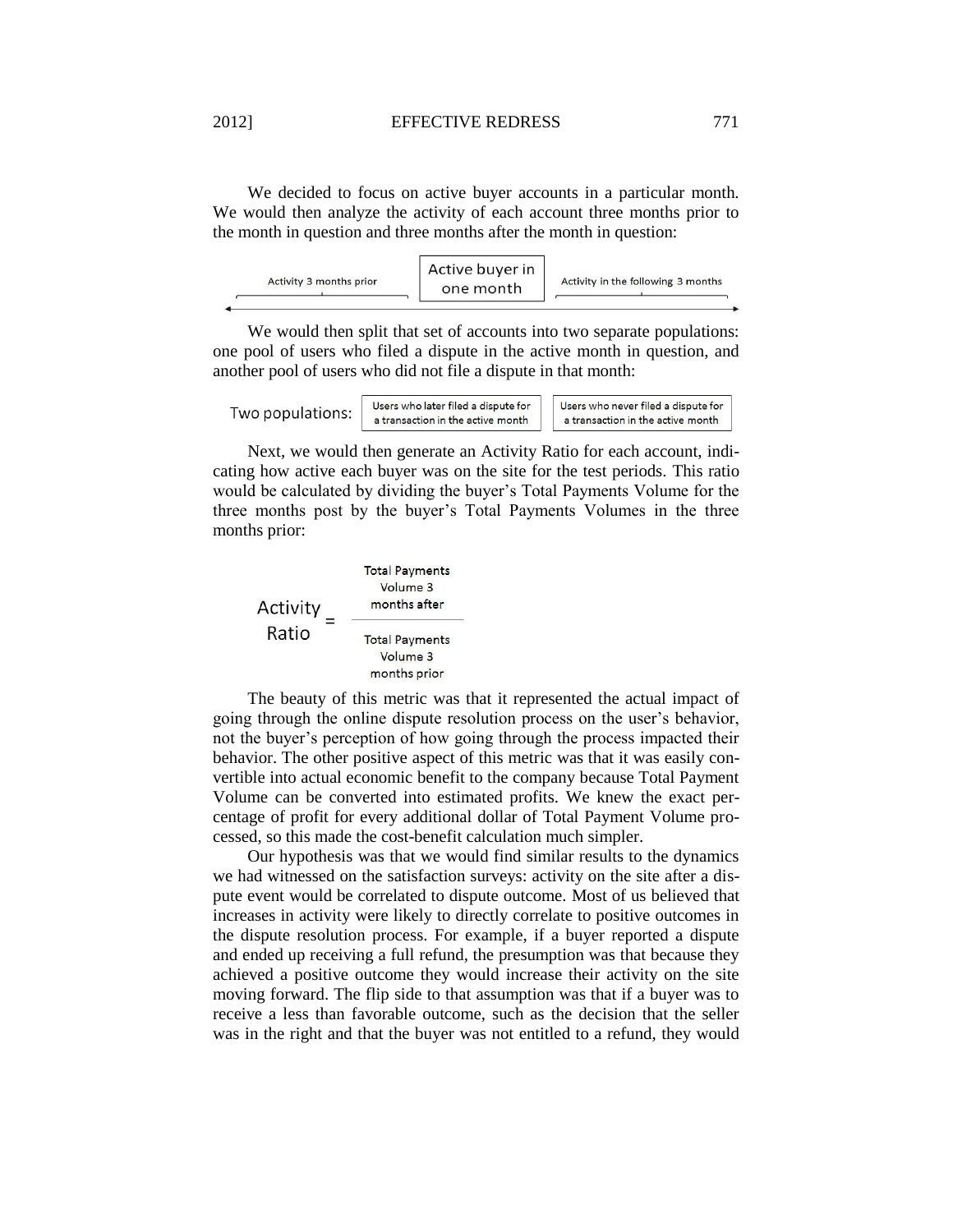be angry and there would be a corresponding drop in their activity moving forward. So "winning" buyers (e.g., buyers who received a full refund) would increase their usage, and "losing" buyers (e.g., buyers who did not get a refund) would decrease their use of the site. We all suspected that was most likely what the data would demonstrate.

### V. WHAT WE DISCOVERED

To our surprise, once we collected the data, we found that it did not validate this hypothesis. The results revealed a clear benefit to user activity as a result of engaging in the online dispute resolution process. However, the results also demonstrated that, on average, users who reported a transaction problem and went through the online dispute resolution process increased their usage of the marketplace, regardless of outcome.

What that meant was that buyers who "won" their case increased their activity, but buyers who "lost" their case also increased their activity. Now it is true that the buyers who lost their case did increase their activity at a slower rate than the buyers who won their case, but most surprisingly, both of those buyers increased their activity more than buyers who never filed a dispute in the first place.



Ratio of Post TPV/Prior TPV

Figure A: Activity Ratios of Buyer Accounts by Outcome Achieved

As indicated in Figure A, the Activity Ratio for buyers who did not file a dispute in the active month was about 108%, and the Activity Ratio for buyers who did file a dispute in the active month was about 114%. But what was more interesting was the fact that every outcome of the dispute process had a higher Activity Ratio than the non-filing buyers, even when the claim was voided or the buyer was found to be at fault. The group of buyers who had the highest post-dispute Activity Ratio was the group of those buyers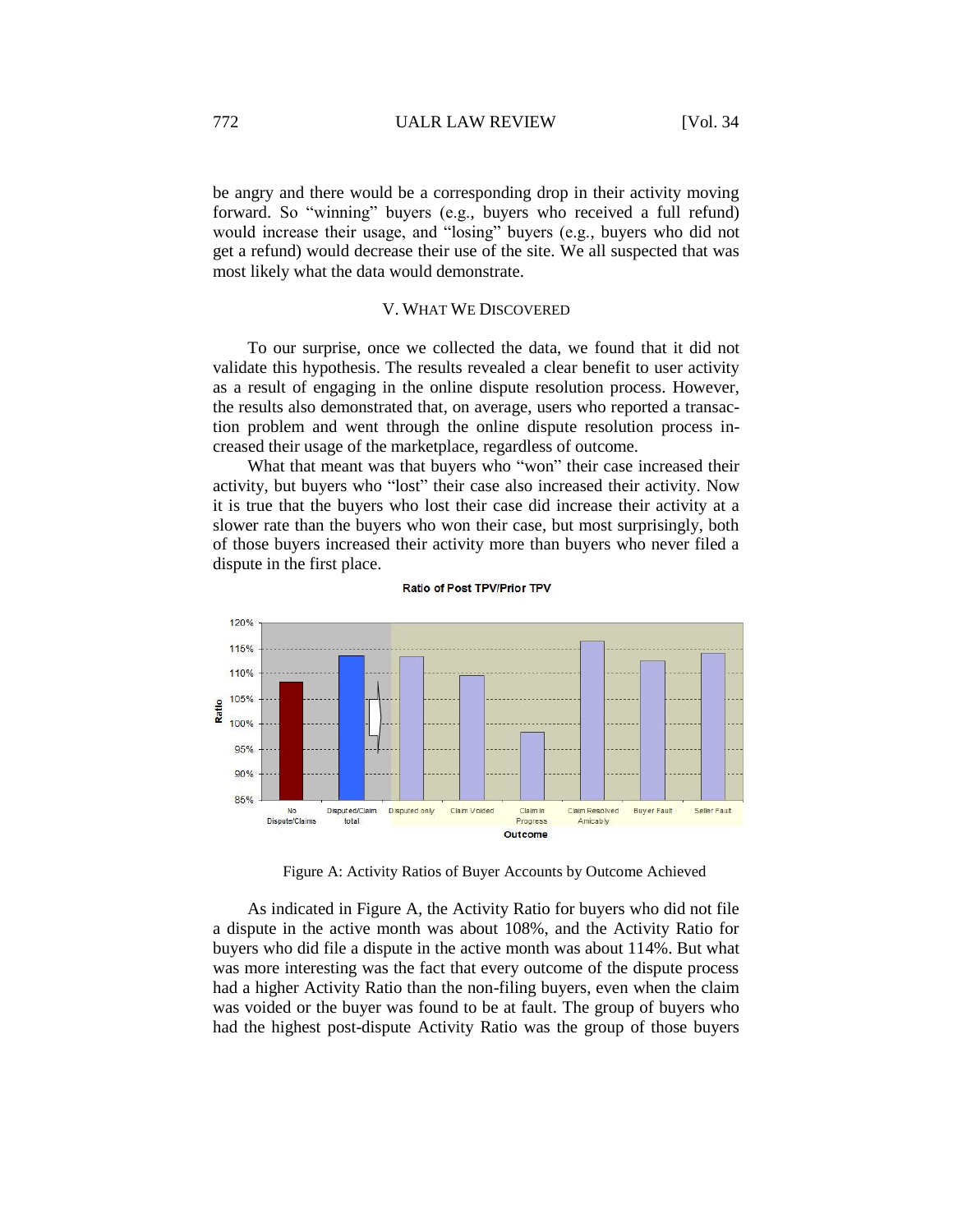who had their claims resolved amicably, through mutual agreement with their sellers. This group had an Activity Ratio of approximately 117%, higher even than the buyers who won their claims outright (114%).

The only group of buyers who filed a dispute and decreased their activity on the site in the three months after the active month were buyers for whom the resolution process took a very long time (identified as "Claim in Progress" in Figure A). These buyers filed a dispute and, for one reason or another, had the resolution of that dispute take longer than six weeks. If the dispute was resolved within six weeks, then the Activity Ratio was higher than the non-dispute-filing accounts, but if the resolution process stretched beyond six weeks, then the Activity Ratio fell lower than the non-filing accounts. That was the only outcome in which the Activity Ratio was lower than the non-filing buyers. However, as you can see in Figure B, that group of buyer accounts was less than 1% of the overall pool of accounts observed:





Another interesting result we discovered was that these benefits held for filing buyer accounts across all activity levels, and that these benefits are statistically significant. In Figure C you can see that the accounts that filed a dispute had a higher Activity Ratio regardless of whether the buyer spent \$100 per month or more than \$1000 per month. The error bars indicate the upper and lower bound of the ratio at the 95% confidence level.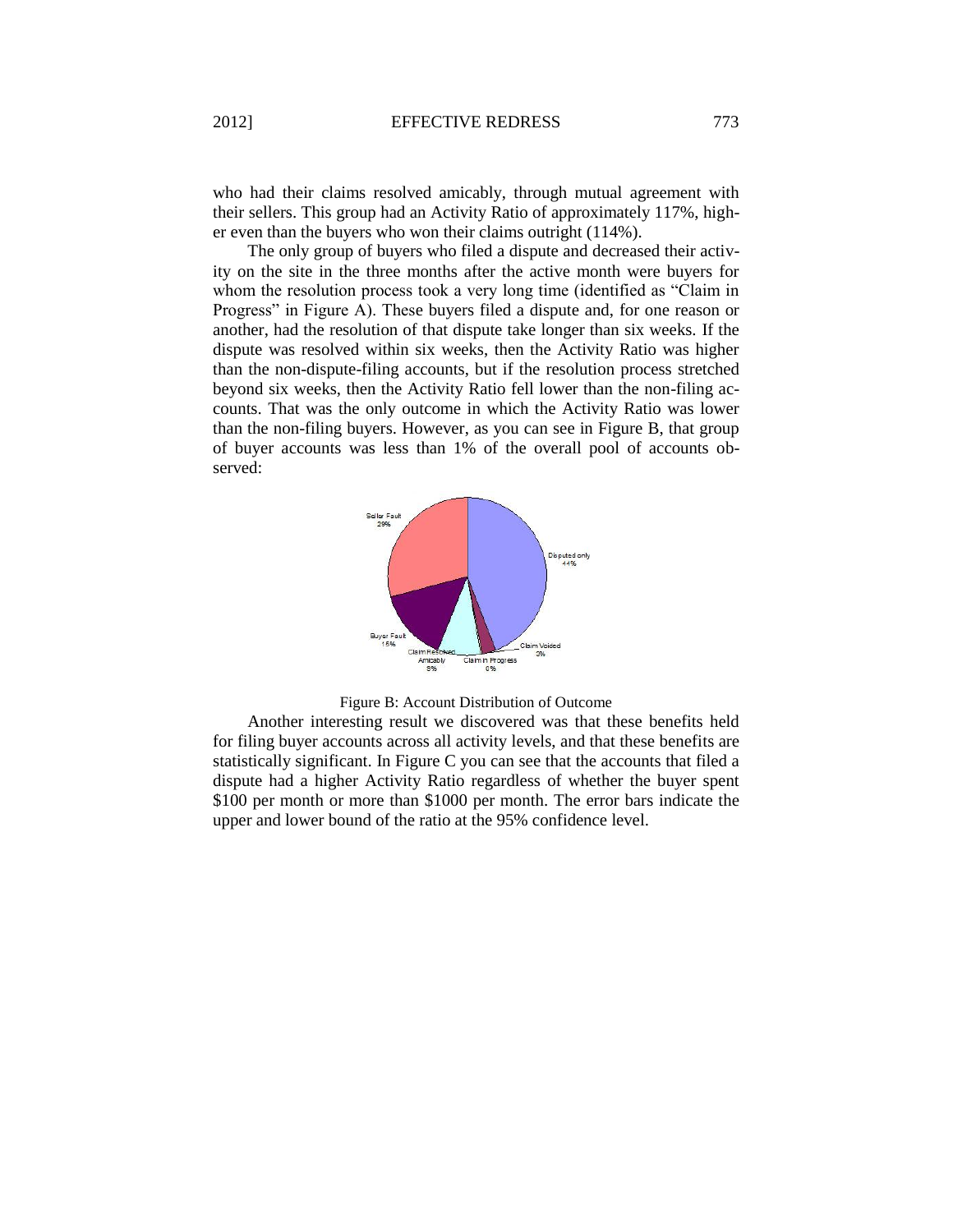

#### Figure C: Account Distribution of Outcome

We also found that the activity benefit was much more pronounced for buyer accounts where the dispute filed during the active month was the first dispute ever filed for that account. For buyer accounts with previous dispute experience the impact was far more muted. Additionally, we found that the positive impact on activity went away if the buyer turned instead to their credit card issuer for redress as opposed to the on-site resolution flow we provided.

### VI. EXPLAINING THE RESULTS

This data was quite revolutionary to many, as it contradicted several long held beliefs within the company. Some executives were incredulous when they first reviewed the results, sarcastically suggesting that maybe we should intentionally give all our new buyers a dispute in their first year on the site so as to push up their activity.

But upon reflection, the results made a lot of sense. It is well understood that user trust is a crucial driver to growing usage of online services.<sup>9</sup> Resolution is a core component of user trust.<sup>10</sup> Many new users may have

<sup>9</sup>*. See, e.g.*, Lucille M. Ponte, *Boosting Consumer Confidence in E-Business: Recommendations for Establishing Fair and effective Dispute Resolution Programs for B2C Online Transactions*, 12 ALB. L.J. SCI. & TECH*.* 441, 443 n.3 (2002).

<sup>10.</sup> "Dispute resolution processes are generally perceived as having a single function, that of settling problems. What has come to be understood online, perhaps more than it is offline, is that dispute resolution processes have a dual role, that of settling disputes and also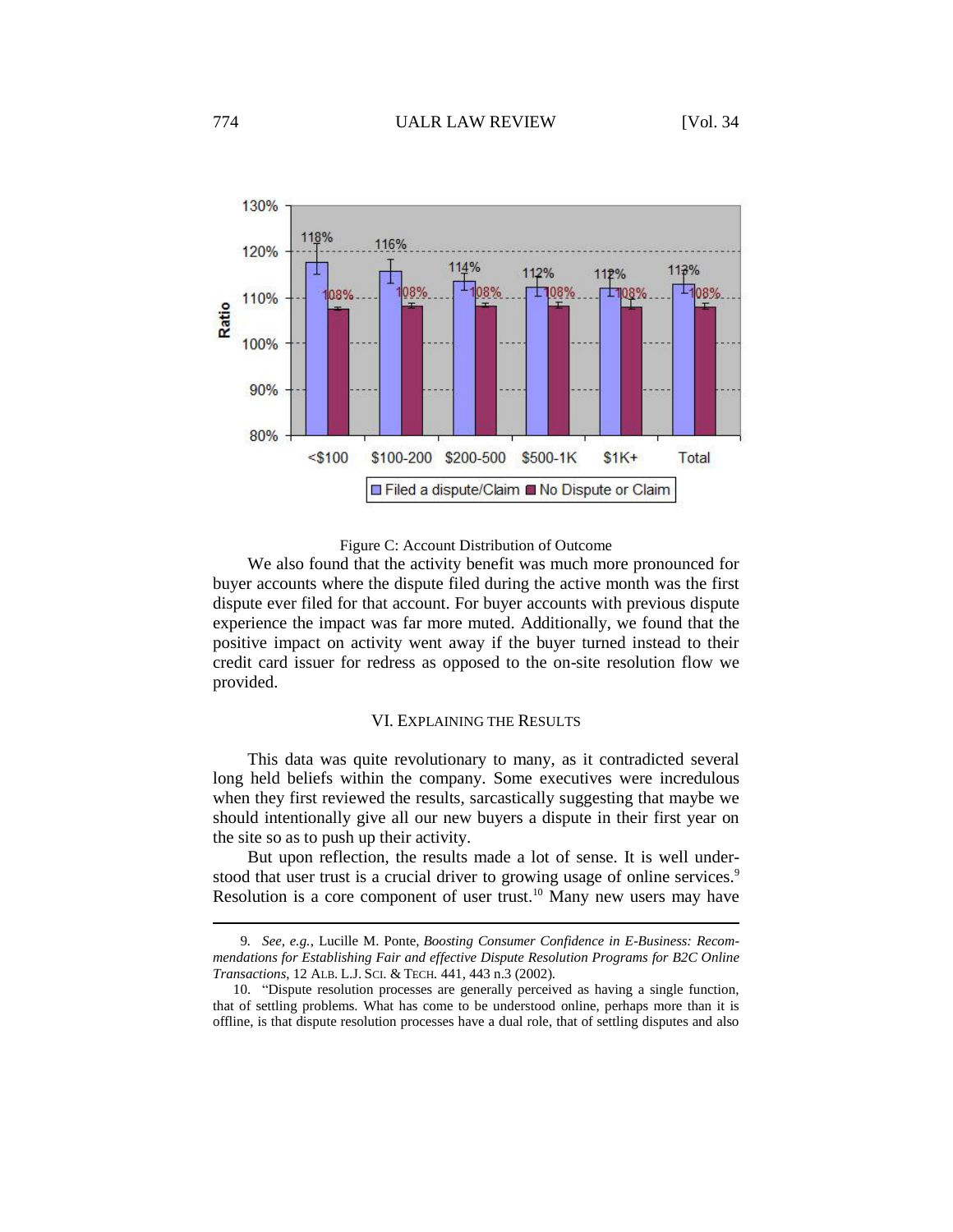doubt that if they encounter a transaction problem they will be able to get it resolved quickly and effectively. This lack of confidence acts as a break on their usage of the service in question. This data made clear that that once a buyer gained a first-hand understanding of the available resolution options, and that effective systems were available to help them resolve any transaction problems they encountered, that understanding would encourage them to increase their usage of the service over time.

As an example, imagine you were buying gifts for your family and friends over several weeks leading up to the holiday season. As gift ideas come to you, you may end up purchasing items across a variety of different online marketplaces. Initially you may have little preference as to which marketplace you use for each item. As the packages arrive in the mail, you may even forget which items you purchased from which marketplaces. And as the recipients open their gifts, all you know is that you bought the items online and they arrived without a problem. Buyers often have high expectations for their online purchases, $1\overline{1}$  so when everything goes smoothly the transaction (and the transaction environment) often makes little impression on the purchaser.

But imagine that one of the items arrives and there is a problem. Maybe it was damaged in shipping, or maybe the wrong item was delivered. When that happens, you as the purchaser must pay individual attention to that particular transaction. You go back to your e-mail, search for the item receipt, and determine which marketplace the item was purchased from. Then you go to the website of the marketplace and try to determine what you need to do to get the problem resolved. That is the moment at which the buyer experiences an in-depth and unexpected interaction with an e-commerce marketplace. That is the moment where loyalty is imprinted. If the marketplace provides an easy to find process for resolving the problem, a strong impression is made in the mind of the buyer. If the marketplace does not provide any easy to discover process for resolving the problem, the buyer's experience instead is one of frustration, which creates a strong impression in the other direction.

The results of this research demonstrate that once a buyer goes through the online dispute resolution process, learning both how to initiate it and how it delivers fair and efficient resolutions, that awareness drives them to increase their use of the overall website by a statistically significant amount.

of building trust." Ethan Katsh, *Online Dispute Resolution: Some Implications for the Emergence of Law in Cyberspace*, 10 LEX ELECTRONICA, no.2, Winter 2006, at 1, 6 (available at http://www.lex-electronica.org/articles/v10-3/katsh.htm) (last visited May 16, 2012).

<sup>11.</sup> Kristina Knight, *Online Shopping Expectations are Rising*, BIZREPORT.COM, http://www.bizreport.com/2008/01/online\_shopping\_expectations\_are\_rising.html# (last visited May 16, 2012).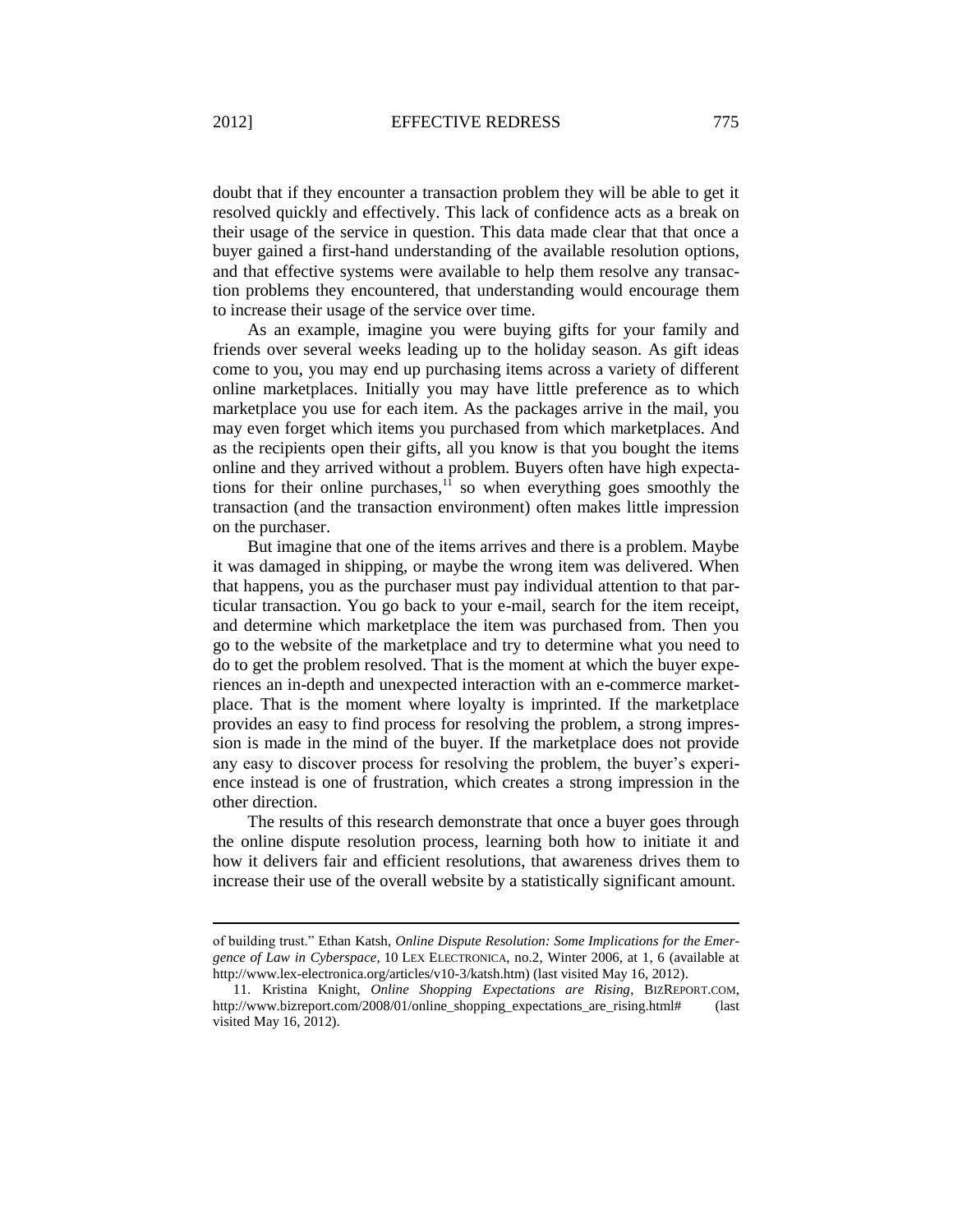## 776 UALR LAW REVIEW [Vol. 34

The group of buyers who increased their activity on the site the most in the wake of a dispute filing was the group of buyers who achieved an amicable resolution to their dispute. The Activity Ratio of these buyers showed the greatest increase, even greater than those users who "won" their case and received a full refund as mandated by the marketplace administrator. We believe the explanation for this phenomenon is that trust in your fellow users to do the right thing in good faith is more powerful than the belief that a marketplace administrator will intervene and use their power to decide disputes between users who disagree. Having a transaction partner hear your complaint and resolve the issue is a much more effective trust building outcome than relying upon a site administrator to mete out justice in each case.

The only buyers who decreased their activity after filing their first dispute were buyers for whom the process took a long time, more than six weeks. This lesson affirmed feedback we had heard previously indicating that buyers preferred to lose their case quickly rather than have the resolution process go on for an extended period of time. The frustration associated with a long resolution process outweighed the benefit from getting a positive outcome because buyers value their time more than the money in question when it comes to low dollar value transactions. The buyers in these cases learn a different lesson: the marketplace does not have a quick and effective resolution process in place, and that realization displaces any benefit that comes from educating buyers about the existence of online dispute resolution.

#### VII. RAMIFICATIONS OF THIS STUDY

The results of this study demonstrate the clear and quantifiable economic benefit to organizations that invest in the development and promotion of online dispute resolution tools and systems. Many businesses have traditionally downplayed their resolution systems because they thought that talking about problems with buyers would make them less likely to utilize the services of the website in question. Often resolution processes are hidden deep inside help content, or made available only to users who proactively contact the website to complain about a problem. The results of this research demonstrate the short sightedness of that approach.

Problem resolution is perhaps the most important loyalty moment for consumers. In e-commerce, providing transactions with no problems, where the buyer purchases an item and it arrives without a hitch, is the default expectation—the table stakes for e-commerce, if you will. The loyalty moment comes when the buyer experiences something out of the ordinary. That is when the marketplace is presented with an opportunity to step up, do the right thing, and make a lasting, positive impression on that customer.

Some e-commerce companies have understood this dynamic intuitively for many years. The experience of those companies has demonstrated results